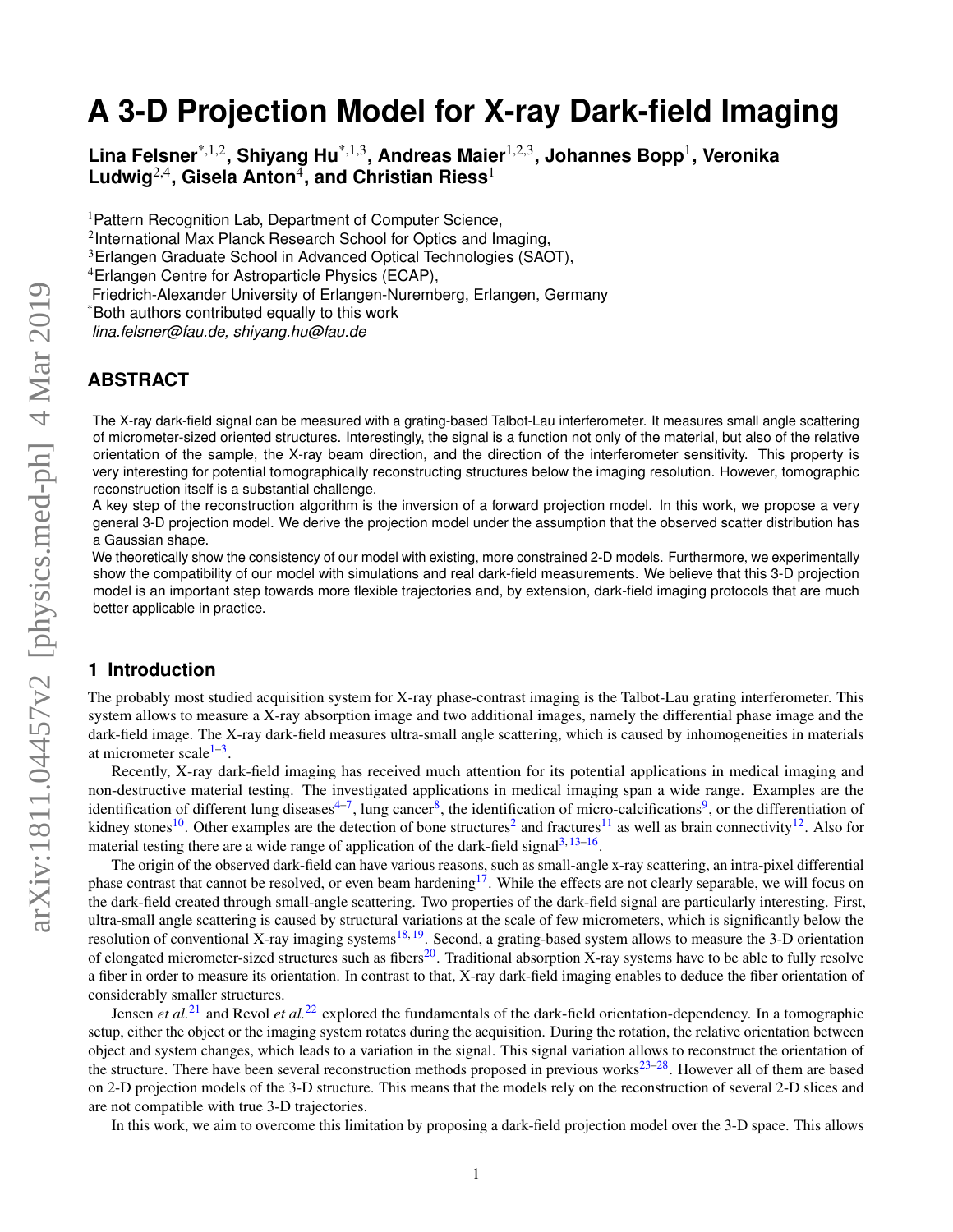<span id="page-1-0"></span>

**Figure 1.** Sketch of an X-ray Talbot-Lau interferometer. The setup consists of a source *S*, a detector *D*, and three gratings  $G_0$ ,  $G_1$ , and  $G_2$  in between. The global coordinate system is denoted as x, y, z, an example fiber in the beam path is denoted as f, and the sensitivity direction of the setup is denoted as s.

to directly estimate the 3-D structure, and to use sophisticated 3-D trajectories such as a helix.

## **1.1 Talbot-Lau Interferometer**

The Talbot-Lau interferometer is a grating-based phase-contrast setup. A sketch of the system is shown in Fig. [1.](#page-1-0) The system is an extension of conventional X-ray imaging setups, where three gratings  $G_0$ ,  $G_1$ , and  $G_2$  are placed between the source and detector. X-rays are generated by a conventional X-ray tube *S*. This X-ray tube can be operated in an X-ray regime that is compatible with medical applications, such that a medical X-ray detector *D* [29,](#page-12-16) [30](#page-12-17) can be used. Grating *G*<sup>0</sup> effectively separates X-rays from the large source into narrow slit sources that are individually coherent, but mutually incoherent. *G*<sup>1</sup> imprints a periodic phase modulation onto the wave front to create an interference pattern at the detector. Both gratings *G*<sup>0</sup> and *G*<sup>1</sup> have periods that are in the range of few micrometers. For operation with the much lower resolution of clinical X-ray detectors, the interference pattern is sampled with the  $G_2$  grating in front of the detector, which also has a period in the range of micrometers. The sampling at the detector can be either performed by slightly detuning the grating  $G_2$ , which leads to the Moiré effect<sup>[31–](#page-12-18)[33](#page-13-0)</sup>, or by performing phase stepping<sup>[29,](#page-12-16) [30](#page-12-17)</sup>. Both approaches sample points on the interference curve, which can then be fitted by a sine. In practice, two scans are performed, namely a reference scan without object in the beam path, and an object scan with the object. By comparing the sinusoidal curve of both scans, it is possible to calculate the three quantities absorption, differential phase, and dark-field. As in standard X-ray imaging, absorption is defined as the change in the average intensity. The differential phase is the angular shift of the sine. The dark-field signal is given by the ratio of the amplitude of the sine over the average intensity.

For this work, it is important to note that all three signals are created by sampling the sinosoidal function in one direction. We call this direction the *sensitivity direction* s. The sensitivity direction is perpendicular to the grating bars.

## <span id="page-1-1"></span>**1.2 Related Work**

X-ray Tomography is performed by rotating either the X-ray setup or the object during the acquisition. This rotation changes the orientation of the object relative to the sensitivity direction. A key difference between traditional X-ray absorption and dark-field is the impact of this relative orientation: X-ray absorption is independent of the relative orientation, while X-ray dark-field depends on it.

This makes a major difference for the choice of reconstruction algorithm. The popular filtered backprojection (FBP) algorithm implicitly assumes that the signal strength is independent of the viewing direction — which does in general not hold for X-ray dark-field imaging.

The tomographic reconstruction, in general, requires the inversion of a projection model. For the angle-dependent dark-field signal, several 2-D projection models were proposed, which are discussed briefly in the following.

Jensen *et al.*[21](#page-12-12) first showed the angle dependency of dark-field projections. They rotated the object around the optical axis of the system, and found that the variations in visibility can be described by the first two orders of the Fourier expansion. Shortly afterwards, Revol *et al.*[22](#page-12-13) modeled the dark-field scatter by a 2-D Gaussian function and showed that the logarithm of the dark-field signal can be formulated as

$$
\tilde{V}(\omega) = A + B \cdot \sin^2(\omega - \theta) \quad , \tag{1}
$$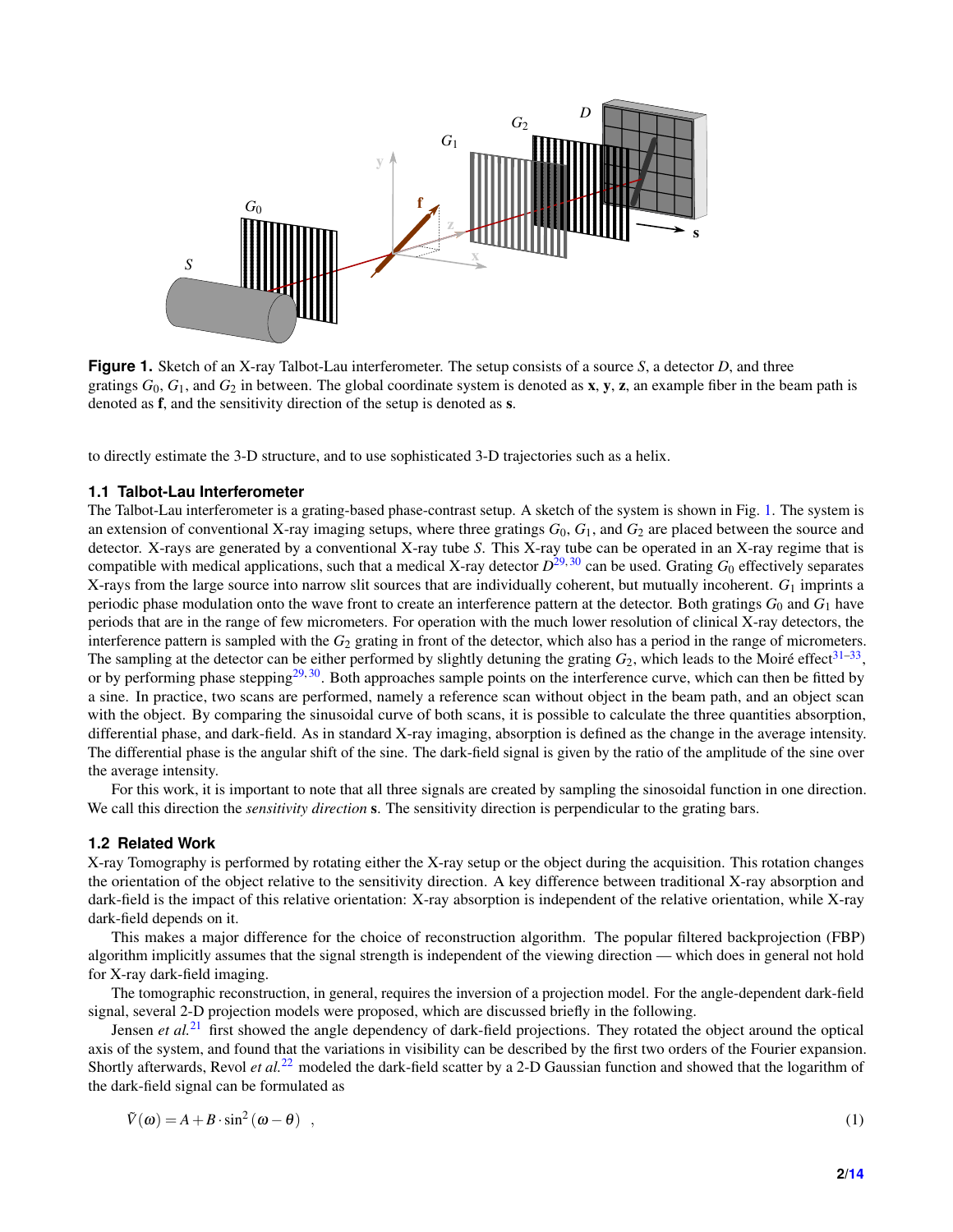<span id="page-2-3"></span><span id="page-2-2"></span><span id="page-2-1"></span><span id="page-2-0"></span>

**Figure 2.** Sketch of three different 2-D projection models from previous works. The rotation angle is given as ω. The fiber vector is denoted as f, and  $\theta$  and  $\phi$  are the elevation angle and azimuthal angle, respectively. s is the sensitivity direction.

where  $\omega$  is the rotation angle of the fiber around the optical axis,  $\theta$  is the starting angle of the fiber in the xy-plane (see Fig. [2a\)](#page-2-0) and *A*, *B* are an isotropic and anisotropic contribution of the scatter, respectively. The projection models<sup>[21,](#page-12-12)  $\bar{2}^2$ </sup> assume that the object is rotated around the optical axis, which limits these models to thin sample layers. Malecki *et al.*[34](#page-13-2) investigated the signal formation for the superposition of layers with different fiber orientations. They conclude that the dark-field signal can be represented as the line integral along the beam direction over the anisotropic scattering components.

In order to describe the dark-field for thicker objects, Bayer *et al.*[20](#page-12-11) proposed another projection model. They showed that the projection of a fibrous structure also depends on the azimuthal angle  $\phi$ . This corresponds to the angle of the fiber projection in the xz plane in Fig. [2b.](#page-2-1) They derive the dark-field signal as

$$
\tilde{V}(\phi) = A + B \cdot \sin^2(\phi - \omega) \quad . \tag{2}
$$

The third projection model was proposed by Schaff *et al.*<sup>[28](#page-12-15)</sup> and is shown in Fig. [2c.](#page-2-2) Here, the grating bars are aligned along the 2-D trajectory, and the dark-field signal is measured along along the rotation axis. Schaff *et al.* approximate this signal as constant with respect to the tomographic rotation, such that the the scattering strength only depends on the angle between the fiber and the rotation axis.

This approximation simplifies the reconstruction, since a normal FBP algorithm can be used. However, for the two other projection models, the resulting signal per voxel varies along the trajectory. 2-D object orientations are in this case reconstructed via iterative reconstruction<sup>[23–](#page-12-14)[27](#page-12-19)</sup>. Among these works, Bayer *et al.*<sup>[23](#page-12-14)</sup> proposed a method to reconstruct 2-D in-plane orientations of fibers. Hu *et al.*[24](#page-12-20) proposed to reconstruct the 3-D orientation by combining two 2-D in-plane scans with different trajectories. X-ray tensor tomography has been proposed by Malecki *et al.*[25](#page-12-21), Vogel *et al.*[26](#page-12-22), and Wieczorek *et al.*[27](#page-12-19) by combining multiple 2-D planes.

Since all projection models describe the dark-field only as a function of one angle, it is only possible to reconstruct a 2-D slice. The reconstruction of the full 3-D distribution of oriented materials requires the combination of scans from several trajectories, which overall leads to quite complex acquisition protocols. Malecki *et al.*[25](#page-12-21) reconstructed a scattering tensor by using the model from Revol *et al.*<sup>[22](#page-12-13)</sup> and rotated the sample into a finite number of scattering directions. Hu *et al.*<sup>[24](#page-12-20)</sup> used the model by Bayer *et al.*<sup>[20,](#page-12-11) [23](#page-12-14)</sup> and used two 2-D reconstructions to compute the 3-D fiber direction, while Schaff *et al.*<sup>[28](#page-12-15)</sup> fit a 3-D ellipse to individually reconstructed 2-D slices.

Previous works take different approaches to describe the 3-D nature of X-ray dark-field, ranging from Gaussian distribu-tions<sup>[21](#page-12-12)</sup> over a kartesian basis<sup>[26](#page-12-22)</sup> to a spherical harmonics basis<sup>[27](#page-12-19)</sup>. However, to our knowledge, there exists to date no direct 3-D reconstruction algorithm. One of the reasons for this may be the fact that a reconstruction method requires the inversion of a projection model, which to our knowledge has not been defined yet in 3-D.

The definition of a 3-D model makes it possible to use 3-D dark-field trajectories. For example, the helix is a popular 3-D trajectory with favorable properties in traditional absorption tomography. In this case, Tuy's condition for absorption image can be applied, and the completeness of such a certain trajectory can be shown $35$ . In principle, a similar system can be pursued for dark-field tomography if a well-described 3-D trajectory is available. As long as only 2-D trajectories can be used, the best known acquisition schemes that fully measure the scattering orientations are still quite complex $36$ .

## **1.3 Contributions and Organization of this Work**

In this work, we propose a fully three-dimensional X-ray dark-field projection model. Previous works are limited to descriptions of 2-D projections of the dark-field signal, which limits the reconstruction to 2-D scatter projections, and constrains the trajectories to 2-D. In contrast, the proposed model enables the use of an arbitrary scanning geometry, and overcomes the need for combining several 2-D trajectories. The proposed model allows to use established 3-D scanning trajectories to acquire the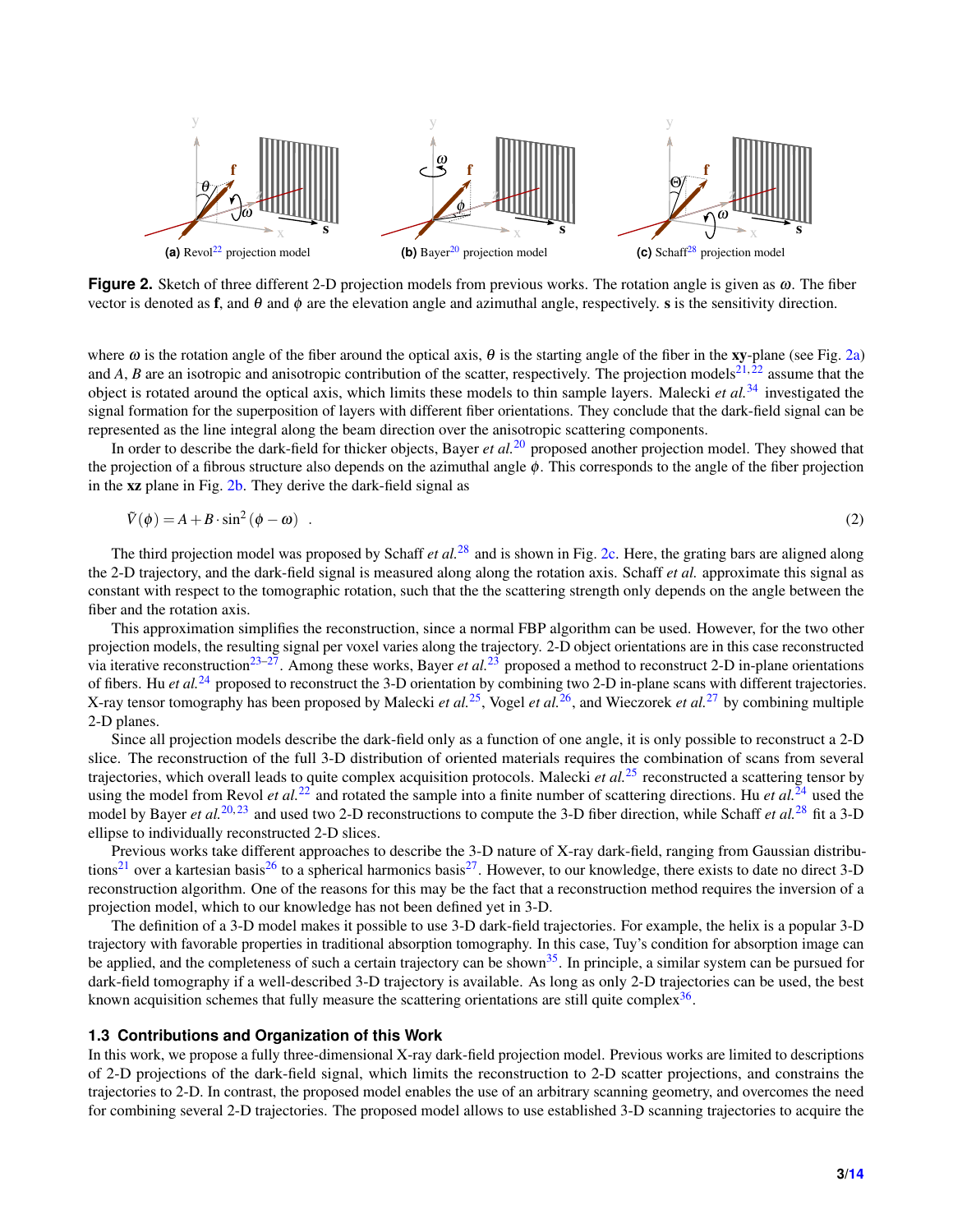<span id="page-3-1"></span>

**Figure 3.** Isotropic ( $d_{\text{iso}}$ ) and Anisotropic ( $d_{\text{aniso}}$ ) parts for the 2-D dark-field signal and scattering model.

3-D scatter distribution, like for example a helical geometry. Furthermore, it enables the development of novel 3-D geometries that aim at optimizing the recovery of directional information for specific clinical examinations or visual inspection tasks.

Additionally, the proposed model is very general. It allows to freely choose the ray direction and the sensitivity direction. That way, it overcomes the restriction of earlier works to parallel beam geometries. Instead, it allows to model a cone beam, which is of major importance for many popular hardware designs, like for example a line scanner.

We only use the assumption that the scatter distribution of the dark-field signal is a 3-D Gaussian, and we derive the general projection model from that. Furthermore, we discuss the impact of additional constraints if they are available, and demonstrate the consistency with existing 2-D models. In the experiments, we show that the proposed model accurately fits predicted dark-field values from a wave simulation as well as from real experiments.

The paper is organized as follows. Section [2](#page-3-0) provides a mathematical derivation of the proposed model, which describes the dark-field signal formation in a very general way. Afterwards, in Sec. [3,](#page-7-0) we discuss the impact of additional constraints on the model and show that our model is consistent with the 2-D projection models discussed in Sec. [1.2.](#page-1-1) Experiments that link the predicted signal to simulations and actual measurements are presented in Sec. [4.](#page-8-0) We conclude the paper in Sec. [5.](#page-10-0)

# <span id="page-3-0"></span>**2 Proposed X-ray Dark-field Projection Model**

The X-ray dark-field signal measures the X-ray small angle scattering of microstructures in a sample. X-ray dark-field scattering has the special property that its observed magnitude depends on the relative orientation of the sample in the setup. To characterize the signal, we use the notion of *isotropic* and *anisotropic* scattering components. This notion was originally introduced for 2-D projection models. A schematic sketch of this model is shown in Fig. [3.](#page-3-1) Here, the isotropic component scatters in all directions equally strongly, independent of the sample or setup orientation. Conversely, observations of scatter of the anisotropic component vary with the sample and setup orientation.

Thus, if a sample scatters purely isotropically, its signal is independent of the orientation. Such a signal can be reconstructed in a similar manner as X-ray absorption. However, if a sample exhibits partially anisotropic scatter, the signal formation depends on the orientation and thus becomes considerably more difficult to reconstruct. In particular, any algorithm for 2-D or 3-D reconstruction has to explicitly take the direction-dependent signal variation into account.

In order to model the signal formation, we introduce the notion of a *fiber*. A fiber is a microstructure that exhibits a mixture of isotropic and anisotropic scattering. The derivation of the model is organized as follows. First, we expose the relationship between a fiber and its associated scatter distribution in Sec. [2.1.](#page-3-2) In Sec. [2.2,](#page-4-0) we show how the fiber is projected by the X-ray onto the sensitivity direction. In Sec. [2.3,](#page-5-0) we show how the projected image of the fiber is converted to a scatter distribution. In Sec. [2.4,](#page-6-0) we state the complete model, which is the actually observed dark-field signature for a sample point. Afterwards, Sec. [2.5](#page-7-1) shows how the measured signal is expressed as line integrals.

The dark-field signal formation depends on three quantities, namely the directions of the X-ray, the dark-field sensitivity direction, and the orientation of the fiber. We describe a very general model that considers all three quantities as arbitrary vectors in 3-D. This generality has several advantages. It allows us to model not only a system with parallel beam and a perpendicular sensitivity direction, but instead arbitrary acquisition geometries. Examples for such more general system designs are the use of a cone-beam scanning geometry, which influences the ray direction, or the use of a curved X-ray detector, which results in different sensitivity directions. It also allows to model a 3-D helical scanning trajectory, which requires flexibility in all these quantities.

#### <span id="page-3-2"></span>**2.1 Relationship between Fiber and Scatter Distribution**

We make the simplifying assumption that a fiber has the shape of a cylinder. More specifically, the fiber cross section is assumed to be a circle, and the height of the cylinder is assumed to be at least as long as the radius of that circle. The isotropic scattering component is mainly determined by the radius of the circle. The anisotropic scattering component is connected to the size of the cylinder, and will be more rigorously defined in Sec. [2.3.](#page-5-0)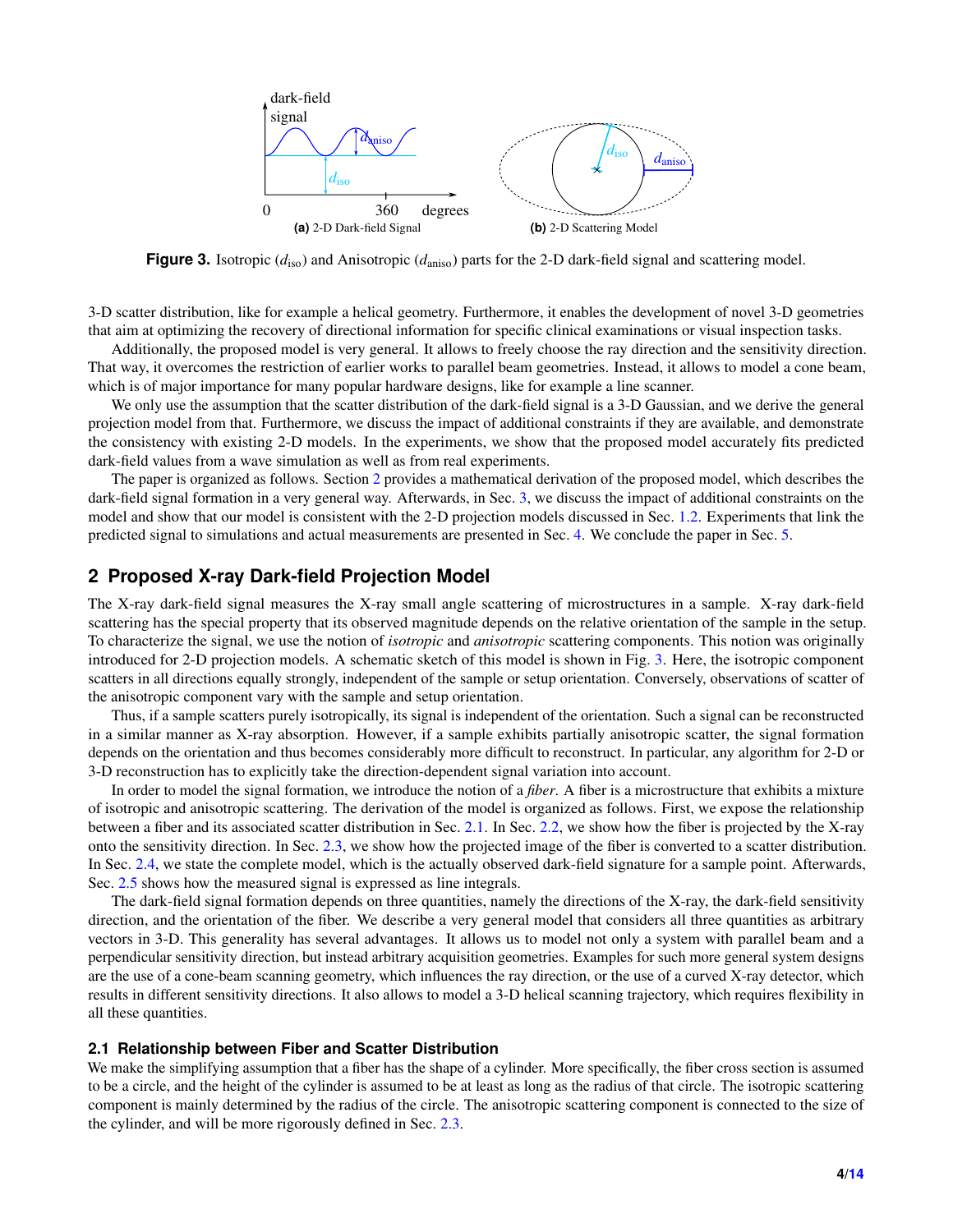<span id="page-4-1"></span>

<span id="page-4-2"></span>**Figure 4.** Illustrations of the 3-D Gaussian scatter distribution.

Mathematically, we represent a fiber as a 3-D vector  $f$  in  $\mathbb{R}^3$ , where the vector is parallel to the cylinder axis. The observed fiber creates dark-field scatter. Scatter is not deterministic, and therefore commonly described as a distribution.

For the following discussion, we are only interested in the relative orientations of the fiber and its associated scatter. Thus, without loss of generality, we assume that a fiber and its scatter distribution are rooted in the origin of the coordinate system. We assume that the shape of a fiber scatter distribution is a 3-D Gaussian  $g(x)$ , which is in line with earlier models on 2-D scatter distributions $2<sup>1</sup>$ . Then,

$$
g(\mathbf{x}) = \frac{1}{\sqrt{(2\pi)^3} |\Sigma|} \cdot \exp\left(-\frac{1}{2} (\mathbf{x}^\top \Sigma^{-1} \mathbf{x})\right) , \qquad (3)
$$

where  $\Sigma$  denotes the 3 × 3 covariance matrix. The shape of  $g(\mathbf{x})$  is completely described by  $\Sigma$ .

We make the mild assumption that this covariance matrix  $\Sigma$  can be diagonalized (which is satisfied for any non-trivial 3-D Gaussian scatter observation). Then, the eigenvalues of  $\Sigma$  describe the scatter strength with respect to its eigenbasis spanned by the eigenvectors  $\mathbf{b}_1$ ,  $\mathbf{b}_2$ ,  $\mathbf{b}_3$ . The eigenvalues correspond to the variances, i.e., the squared standard deviations along each principal axis of the distribution:

$$
\Sigma = \begin{pmatrix} \sigma_1^2 & 0 & 0 \\ 0 & \sigma_2^2 & 0 \\ 0 & 0 & \sigma_3^2 \end{pmatrix} \tag{4}
$$

These variances have a special distribution, which comes from the particular case of a scattering fiber: the main scattering direction of the fiber is the 2-D subspace that is perpendicular to f. This is illustrated in Fig. [4a.](#page-4-1) All scatter directions within this 2-D subspace are indistinguishable. As a consequence, the two largest eigenvalues  $\sigma_1^2$  and  $\sigma_2^2$  are identical, i.e.,  $\sigma_1^2 = \sigma_2^2$ . The weakest scattering is observed in the direction of **f**, which is quantified by the smallest eigenvalue  $\sigma_3^2 \leq \sigma_1^2$ . This is illustrated in Fig. [4a.](#page-4-1) The eigenvector  $\mathbf{b}_3$  is associated with the smallest eigenvalue  $\sigma_3^2$  and parallel to **f**. More specifically, both vectors are identical with the exception that their sign might be flipped, i.e.,  $\mathbf{b}_3 = \pm \mathbf{f}$ . The restrictions on the eigenvalues induces that the shape of the scattering function is a oblate spheroid. A 3-D sketch of the eigenvalues is shown in Fig. [4b.](#page-4-2)

#### <span id="page-4-0"></span>**2.2 3-D Fiber Projection Model**

The dark-field signal formation depends on three geometric vectors, namely the direction of the X-ray, the dark-field sensitivity direction, and the orientation of the fiber. Ultimately, we seek the projection of the fiber along the ray direction onto the sensitivity direction. This is a mapping from the 3-D fiber vector onto a (1-D) scalar value. A non-parallel X-ray projection, e.g. from a cone beam, is modelled by a rotation of the fiber. The sensitivity direction can have an arbitrary orientation in space. To relate the fiber direction and the sensitivity direction, we introduce a virtual plane that is perpendicular to the X-ray. Both the fiber and the sensitivity direction are projected onto that plane. Then, the 2-D projection of the fiber onto the sensitivity direction in the plane is performed. The resulting equations show that the plane cancels, and that the projection of the fiber onto the sensitivity direction can be written as a scalar product. The mathematical details are presented below.

Let us consider a single fiber vector f. Without loss of generality, this fiber is located in the origin of our world coordinate system. The X-ray dark-field projection ray r passes through that fiber, and thereby also the origin of the coordinate system.

In imaging systems, all X-rays that form one projection are typically modelled as either parallel or diverging from a central ray c. This changes the relative orientation between r and the fiber vector f. To correct for the diverging ray, we denote the angle of divergence as  $\alpha$ , and rotate the fiber in the plane spanned by c and r in the opposite direction. The corresponding rotation matrix is denoted as  $\mathbf{R}_{\alpha}$ . In the case of parallel projection,  $\mathbf{R}_{\alpha}$  is the 3 × 3 identity matrix.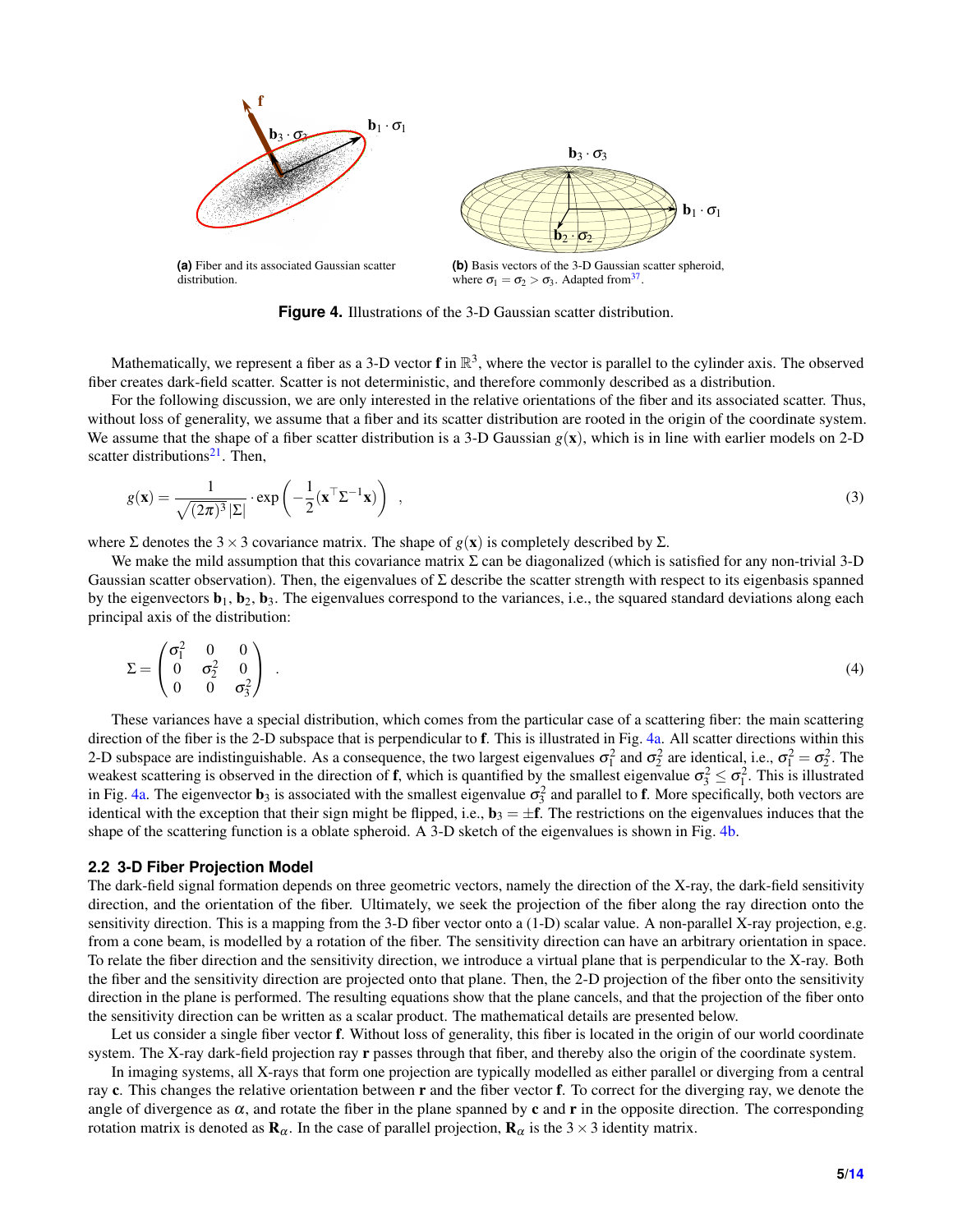<span id="page-5-1"></span>

<span id="page-5-2"></span>

**(a)** Sketch of the projection of vector f and s on the plane E. Please note, that this sketch does not match the exact mathematical description, since the plane E does not lie in the origin. **(b)** Planar view on the plane E with the projected vectors  $f'$  and  $s'$ .

**Figure 5.** Projection of the fiber direction and the sensitivity direction onto the plane.

We project the fiber  $f$  onto a plane  $E$  that is perpendicular to the X-ray direction  $r$ . For this projection, we use orthogonal projections instead of perspective projections of the scatter pattern. This is possible, because the projection of a fiber signature onto the detector is in the range of micrometers, but a single detector pixel is typically two orders of magnitude larger.

An orthogonal projection of a 3-D vector onto a plane can be performed with an inner product between the vector and a transformation matrix consisting of the 3-D coordinates of the 2-D basis. We define the 2-D projection plane as a plane where r is the normal vector. Since r passes through the origin, we find it convenient to choose the plane to also pass through the origin, i.e.,

$$
\mathbf{E} = \left(\mathbf{r}_1^{\text{ortho}}, \mathbf{r}_2^{\text{ortho}}\right) \tag{5}
$$

with  $\mathbf{E} \in \mathbb{R}^{3 \times 2}$  where  $\mathbf{r}_1^{\text{ortho}}$  is a vector perpendicular to  $\mathbf{r}$ , i.e.,  $\mathbf{r}^\top \mathbf{r}_1^{\text{ortho}} = 0$ , and  $\mathbf{r}_2^{\text{ortho}} = \mathbf{r} \times \mathbf{r}_1^{\text{ortho}}$  is the second vector spanning the plane, also perpendicular to r. This projection is visualized in Fig. [5a.](#page-5-1)

The projection of the fiber along the ray and onto the 2-D plane  $\bf{E}$  is then given as product of the rotated fiber  $\bf{f}$  with  $\bf{E}$ , i.e.,

$$
\mathbf{f}' = (\mathbf{R}_{\alpha} \mathbf{f})^{\top} \mathbf{E} \tag{6}
$$

where  $f' \in \mathbb{R}^2$  is now a two-dimensional vector in the plane **E**.

The sensitivity direction s denotes the direction along which the X-ray dark-field signal can be measured. It is a 3-D vector with an arbitrary orientation. To relate the fiber with the sensitivity direction, we also project s onto plane E. Analogously to the fiber-plane projection, we also use here an orthogonal projection. The 2-D projection of  $s$  on  $E$  is

$$
\mathbf{s}' = \mathbf{s}^\top \mathbf{E} \tag{7}
$$

The projection of both vectors  $f'$  and  $s'$  on  $E$  are shown in Fig. [5b.](#page-5-2)

To determine the alignment of the fiber f with sensitivity direction s, the inner product is computed, i.e.

$$
\mathbf{f}'' = \mathbf{f}'^\top \cdot \mathbf{s}' \tag{8}
$$

<span id="page-5-3"></span>
$$
= \left( \left( \mathbf{R}_{\alpha} \mathbf{f} \right)^{\top} \mathbf{E} \right)^{\top} \cdot \left( \mathbf{s}^{\top} \mathbf{E} \right) = \left( \mathbf{E}^{\top} \left( \mathbf{R}_{\alpha} \mathbf{f} \right) \right) \cdot \left( \mathbf{s}^{\top} \mathbf{E} \right) . \tag{9}
$$

Equation [9](#page-5-3) can be simplified by noting that the inner product commutes, which leads to

$$
\mathbf{f}'' = \left(\mathbf{s}^\top \mathbf{E}\right) \cdot \left(\mathbf{E}^\top \left(\mathbf{R}_{\alpha} \mathbf{f}\right)\right) \tag{10}
$$

<span id="page-5-4"></span>
$$
= \mathbf{s}^{\top} \cdot (\mathbf{R}_{\alpha} \mathbf{f}) \quad , \tag{11}
$$

since  $\mathbf{E}\mathbf{E}^{\top} = \mathbf{I}$ . Equation [11](#page-5-4) shows that the projection of the fiber through the system onto the sensitivity direction reduces to directly computing the inner product between the fiber and the sensitivity direction.

<span id="page-5-0"></span>Note that in the case of a cone beam, the rotation of the fiber by  $\mathbf{R}_{\alpha}$  can also be replaced by a rotation of the sensitivity direction s in the opposite direction. While we believe that the rotation of the fiber f is more intuitive, it may be preferable for an actual implementation of a reconstruction algorithm to rotate the sensitivity direction s, since s is a given quantity from the setup geometry, and f is the unknown variable.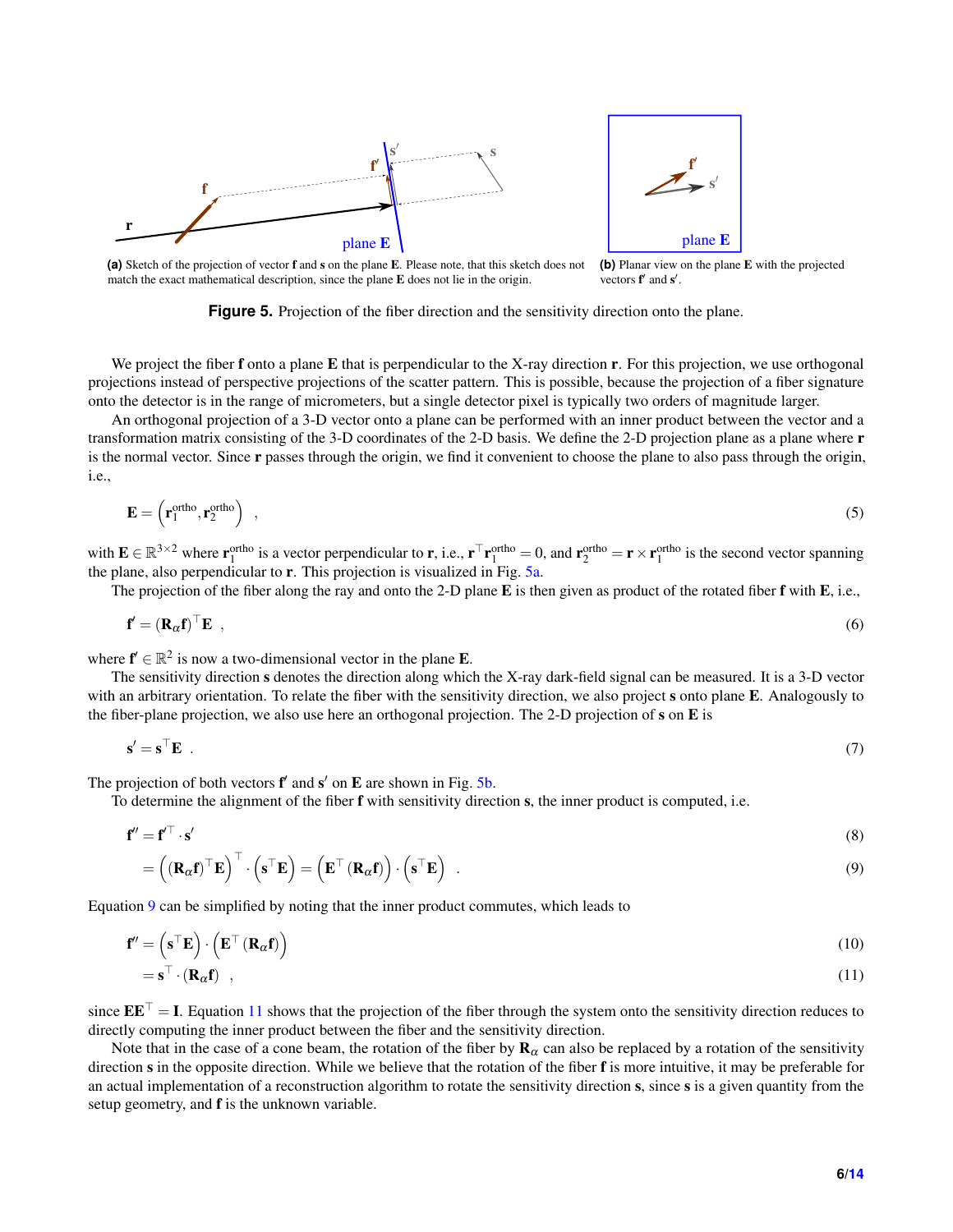## **2.3 3-D Projection Model for Scattering**

The projection of the fiber onto the sensitivity direction can be translated into the projection of the scatter. The scatter is the actually observed quantity in the imaging system. The inverse of this conversion links the observations to the unknown fiber direction.

As discussed in Sec. [2.1](#page-3-2) the scatter distribution for a given fiber f is given as

$$
\mathbf{f} \mapsto \begin{pmatrix} \sigma_1^2 & \\ & \sigma_2^2 & \\ & & \sigma_3^2 \end{pmatrix} \begin{pmatrix} \mathbf{b}_1 & \mathbf{b}_2 & \mathbf{b}_3 \end{pmatrix} \,, \tag{12}
$$

where  $\sigma_1^2 = \sigma_2^2$ , and  $\mathbf{b}_1$ ,  $\mathbf{b}_2$ ,  $\mathbf{b}_3$  are an orthogonal basis.

In Sec. [2.2](#page-4-0) we considered the transformation from the 3-D fiber to a 1-D signal. We now want to describe this transformation for the scattering distribution. Since the distribution is described by an orthogonal basis, we can transform the basis vectors  $\mathbf{b}_i$ individually to get the transformation.

Since we defined our projection for an arbitrary fiber f, we can use the same mapping for each basis vector b*<sup>i</sup>* . The measured projection of the scattering component *i* is then given as

$$
\sigma_i^{2\prime\prime} = \mathbf{s}^\top \cdot \left( \mathbf{R}_{\alpha} \left( \sigma_i^2 \mathbf{b}_i \right) \right)
$$
  
= 
$$
\sigma_i^2 \cdot \left( \mathbf{s}^\top \cdot \left( \mathbf{R}_{\alpha} \mathbf{b}_i \right) \right)
$$
 (13)

Under the consideration that the scattering distribution is symmetric, the variance may not depend on the sign of the basis vectors  $\mathbf{b}_i$ , and its oscillation has to be of period  $\pi$ . In analogy to previous 2-D models<sup>[22,](#page-12-13)[23](#page-12-14)</sup>, both requirements are addressed by squaring the inner product. The projected variance is thus

<span id="page-6-2"></span>
$$
\hat{\sigma}_i^{2\prime\prime} = \sigma_i^2 \cdot \left( \mathbf{s}^\top \cdot (\mathbf{R}_{\alpha} \mathbf{b}_i) \right)^2 \tag{15}
$$

## <span id="page-6-0"></span>**2.4 Complete 3-D Dark-Field Projection Model**

With the individual projections of the fiber and the scattering distribution at hand, we combine both in this section to directly describe the scatter distribution for a given fiber. To this end, we use the introduced notions of *isotropic* and *anisotropic* scattering. The isotropic part results in an equal amount of scatter in all directions, while the anisotropic part depends on the relative orientation of the fiber, ray direction, and sensitivity direction. The goal is to describe the 1-D dark-field scattering signal in dependency of the fiber, since the fiber is the quantity that shall eventually be reconstructed.

The observed dark-field signal is modeled as

<span id="page-6-1"></span>
$$
d = d_{\text{iso}} + d_{\text{aniso}} \left( \mathbf{s}^\top (\mathbf{R}_{\alpha} \mathbf{f}) \right)^2 \tag{16}
$$

Here, we again square the scaling factor of the anisotropic part to resemble the fact that the signal has a period of  $\pi$  instead of 2π. Analogously, the amount of isotropic and anisotropic scattering is also defined over the variances of the 3-D scattering function. Thus, the isotropic component is given as

$$
d_{\rm iso} = \sigma_1^2 = \sigma_2^2 \quad , \tag{17}
$$

while the anisotropic component is

$$
d_{\text{aniso}} = -\left(\sigma_1^2 - \sigma_3^2\right) \tag{18}
$$

To define the anisotropic component as the subtraction from the isotropic scattering may appear counter-intuitive at first glance. However, it allows to directly represent the fiber f in the model. We believe that it is useful for building a reconstruction algorithm on top of the model to have the fiber direction directly accessible, since it is the primary quantity of interest.

The derivation to use the fiber vector in the of Eq. [16](#page-6-1) comes from the projected variance in Eq. [15.](#page-6-2) If we consider the smallest scattering component, we observe

<span id="page-6-3"></span>
$$
\hat{\sigma}_3^{2\prime\prime} = \sigma_3^2 \cdot \left( \mathbf{s}^\top \cdot (\mathbf{R}_{\alpha} \mathbf{b}_3) \right)^2 \tag{19}
$$

Since the eigenvector  $\mathbf{b}_3$  and the fiber vector **f** are collinear, we can substitute  $\mathbf{b}_3$  in Eq. [19](#page-6-3) by **f**. This leads to

$$
\hat{\sigma}_3^{2\prime\prime} = \sigma_3^2 \cdot \left( \mathbf{s}^\top \cdot (\mathbf{R}_{\alpha} \mathbf{f}) \right)^2 \tag{20}
$$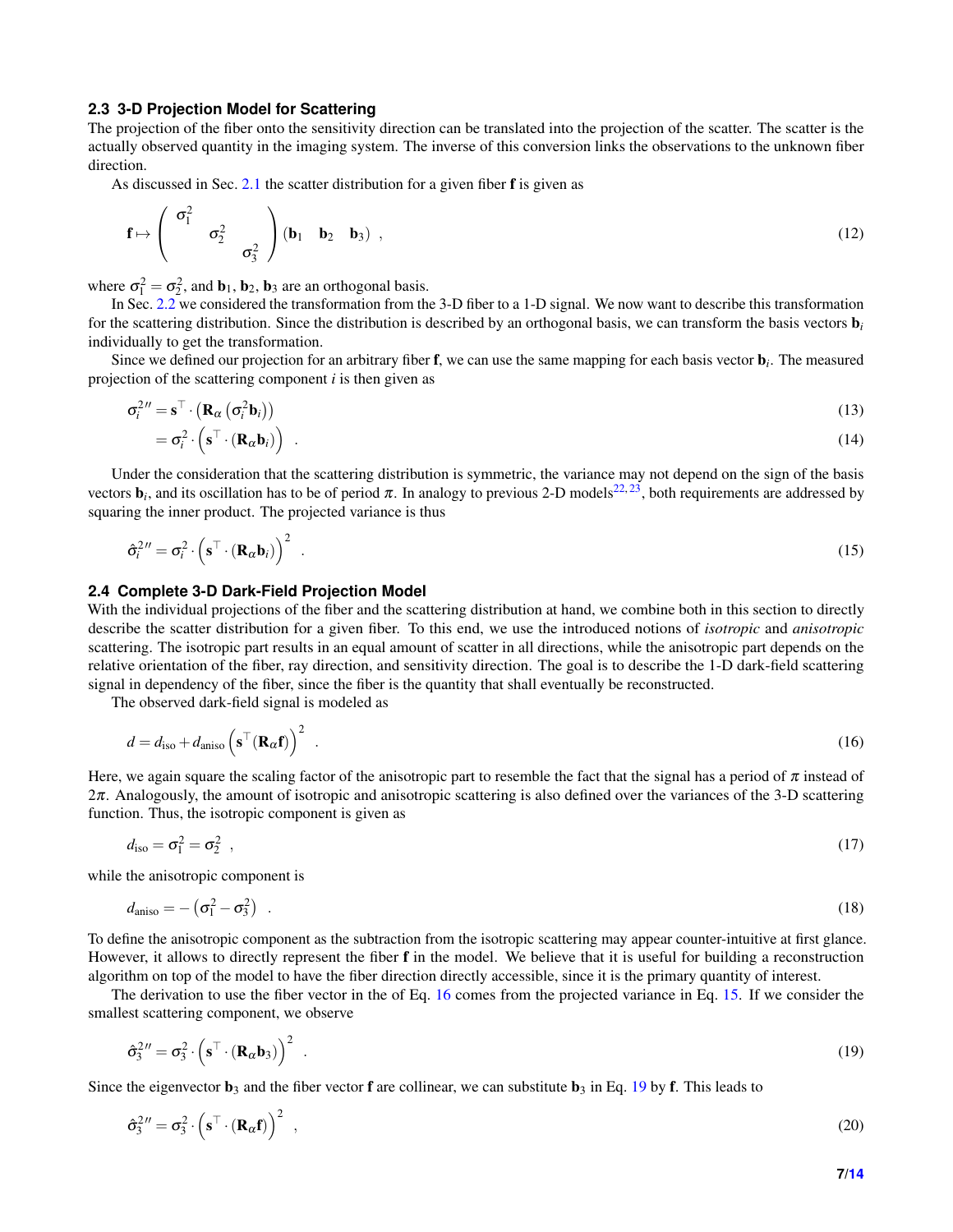which is used to get the dark-field model in Eq. [16.](#page-6-1)

In 2-D models, the isotopic component is defined as the amount that scatters in all directions equally, while the anisotropic component is defined as an additional component in the direction perpendicular to the fiber direction. In 3-D, a direct adaptation of this approach is somewhat more complicated, since the additional scatter of the fiber perpendicular to its main axis forms a 2-D subspace. We argue that the concept of isotropic and anisotropic components is not really transferable to the 3-D case. In 3-D, one can interpret Eq. [16](#page-6-1) as the reduction of observed scatter in the direction of the main axis of the fiber, which is mathematically correct, yet somewhat counter-intuitive.

The projection of the dark-field does not only depend on the scattering strength described in Eq. [16,](#page-6-1) but also on the length of the projection rays through the fiber. Since the fiber is assumed to be smaller than one pixel, the dark-field per voxel x can be expressed as:

<span id="page-7-2"></span>
$$
d(\mathbf{x}) = C(\mathbf{f}, \alpha, \sigma_1, \sigma_3) \cdot d \tag{21}
$$

where  $C(f, \alpha, d_{\text{iso}}, d_{\text{aniso}})$  is a function describing the average length through the fiber cylinder, dependent on the fiber direction, the ray direction and linked to isotropic and anisotropic values.

#### <span id="page-7-1"></span>**2.5 Dark-Field Line Integrals**

In standard X-ray projection imaging, the measured signal intensity is the line integral along the X-ray beam line *L*. Malecki *et al.*<sup>[34](#page-13-2)</sup> showed that the superposition of dark-field signals results in a line integral along the beam direction. The dark-field signal is similar to the absorption signal given by

<span id="page-7-3"></span>
$$
D_L = \exp\left[-\int_L d(\mathbf{x}) \, \mathrm{d}L\right] \tag{22}
$$

Here, the line integral is only influenced by the object geometry.

To make the dark-field more interpretable and achieve a non-linear intensity transformation as oftentimes used in X-ray absorption processing, several authors use  $-\log(D_L)^{38}$  $-\log(D_L)^{38}$  $-\log(D_L)^{38}$ .

# <span id="page-7-0"></span>**3 Impact of Additional Constraints on the Model**

The proposed projection model is very general. In this section we will show how specific assumptions allow for simplifications. In particular, we show that the model is consistent with the more constrained 2-D projection models by  $Revol<sup>22</sup>$  $Revol<sup>22</sup>$  $Revol<sup>22</sup>$ , Bayer<sup>[20](#page-12-11)</sup>, and Schaff<sup>[28](#page-12-15)</sup>. We will now show that we are consistent with these if we constrain our model to parallel beams and a circular 2-D trajectory. As sketched in Fig. [2,](#page-2-3) we define for all three 2-D models the sensitivity direction as  $s = (1, 0, 0)^{\top}$ .

In a parallel beam geometry, the rotation matrix  $\mathbf{R}_{\alpha}$  simplifies to the identity, i.e.,  $\mathbf{R}_{\alpha} = 1$ . Consequently, the anisotropic component only depends on the relative orientation of the fiber and sensitivity direction, thus

$$
d = d_{\text{iso}} + d_{\text{aniso}} \left( \mathbf{s}^{\top} \mathbf{f} \right)^2 \tag{23}
$$

Revol *et al.* rotates the fiber around the ray direction. Thus, the fiber orientation of **f** in the **xy** plane depends on the starting angle  $\theta$  and the rotation angle  $\omega$ . We will denote this dependency as  $f(\omega)$ . The fiber is then given as

$$
\mathbf{f}(\boldsymbol{\omega}) = \begin{pmatrix} \cos(\boldsymbol{\omega} - \boldsymbol{\theta}) & -\sin(\boldsymbol{\omega} - \boldsymbol{\theta}) & 0 \\ \sin(\boldsymbol{\omega} - \boldsymbol{\theta}) & \cos(\boldsymbol{\omega} - \boldsymbol{\theta}) & 0 \\ 0 & 0 & 1 \end{pmatrix} \begin{pmatrix} f_x \\ f_y \\ f_z \end{pmatrix} , \qquad (24)
$$

with  $\mathbf{f} = (f_x, f_y, f_z)^\top$ . The dark-field model thus becomes  $d = d_{iso} + d_{aniso}((1, 0, 0)\mathbf{f}(\omega))^2$ , which can be transformed into the original formulation  $A + B \cdot \sin^2 (\omega - \theta)$ .

The mapping to the model by Bayer *et al.*can be performed in a similar manner. Here, the fiber is rotated around the y-axis. Then,

$$
\mathbf{f}(\boldsymbol{\omega}) = \begin{pmatrix} \cos(\phi - \boldsymbol{\omega}) & 0 & \sin(\phi - \boldsymbol{\omega}) \\ 0 & 1 & 0 \\ -\sin(\phi - \boldsymbol{\omega}) & 0 & \cos(\phi - \boldsymbol{\omega}) \end{pmatrix} \begin{pmatrix} f_x \\ f_y \\ f_z \end{pmatrix} , \qquad (25)
$$

which results in the original formulation  $A + B \cdot \sin^2(\phi)$ .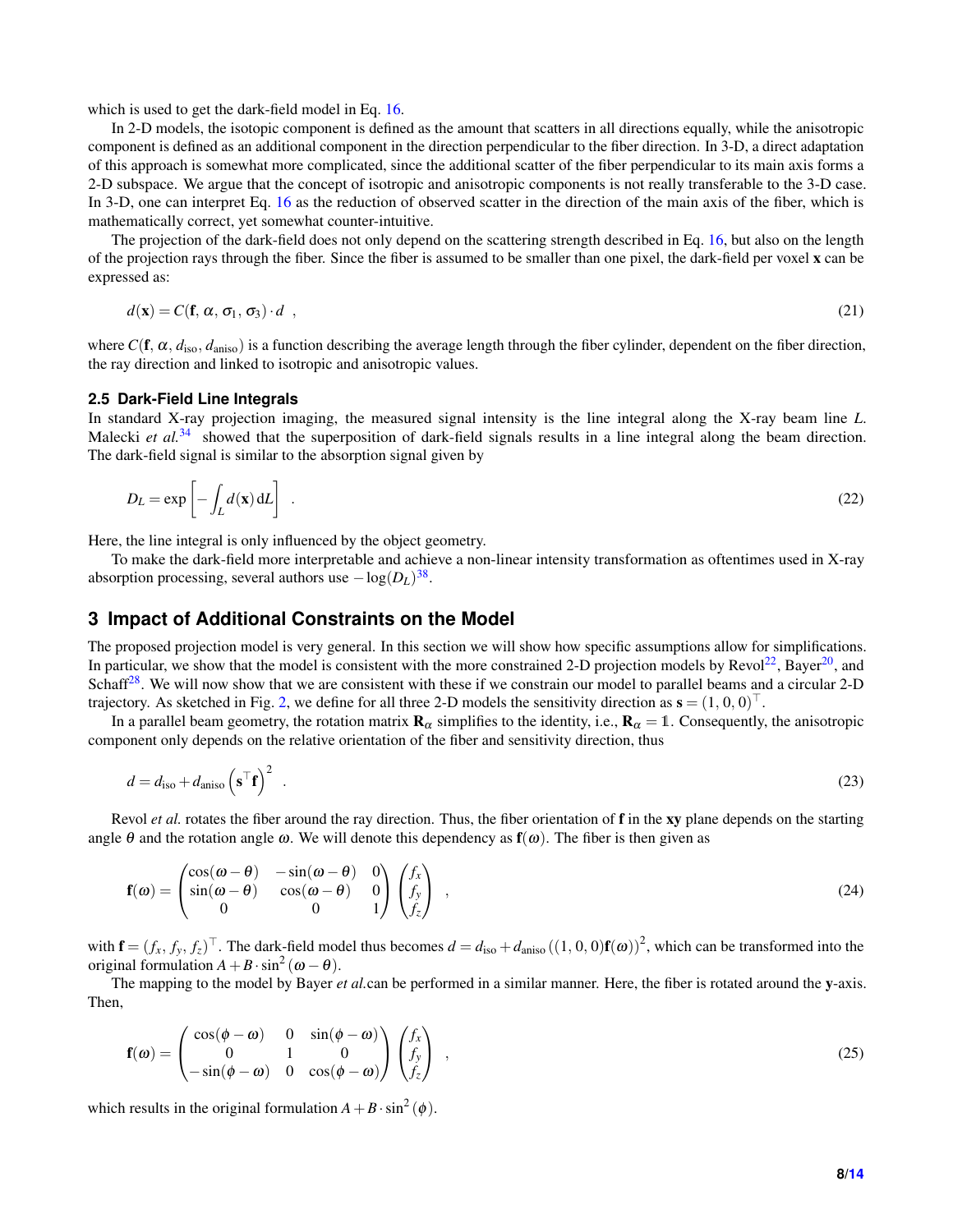<span id="page-8-2"></span>

**Figure 6.** Three different trajectories to evaluate the dark-field projection model (Sec. [4.1\)](#page-8-1). (a, b) Circle trajectory. (c) Helical trajectory. The sensitivity direction *s* is shown for each scanning mode.

The model by Schaff *et al.*constrains the sensitivity direction parallel to the rotation axis. Then, the projection of the fiber vector (as stated in Eq. [11\)](#page-5-4) is given as

$$
\mathbf{f}(\boldsymbol{\omega})'' = (1,0,0) \left( \begin{pmatrix} 1 & 0 & 0 \\ 0 & \cos(\boldsymbol{\omega} - \boldsymbol{\Theta}) & -\sin(\boldsymbol{\omega} - \boldsymbol{\Theta}) \\ 0 & \sin(\boldsymbol{\omega} - \boldsymbol{\Theta}) & \cos(\boldsymbol{\omega} - \boldsymbol{\Theta}) \end{pmatrix} \begin{pmatrix} f_x \\ f_y \\ f_z \end{pmatrix} \right) = f_x ,
$$
\n(26)

which is constant. It is interesting to note, however, that the model does not consider variations in intersection lengths through the fiber. In practice, the signal is only then approximately constant, if the fiber exhibits only a small elevation angle. In this case, the intersection length is nearly identical for different rotation angles  $\omega$ .

In summary, the proposed model can be transformed into each of the three existing 2-D models with the addition of suitable constraints. At the same time, however, the proposed model is general enough to also represent a full 3-D space with an arbitrarily oriented X-ray, fiber, and sensitivity.

# <span id="page-8-0"></span>**4 Experiments and Results**

In this section we experimentally evaluate the proposed 3-D dark-field projection model. We sequentially evaluate different aspects of the model, to mitigate the combinatorial complexity of evaluating the full parameter space. The evaluated aspects of the model are

- 1. Dark-field projection model (Equation [16\)](#page-6-1)
- 2. Dark-field signal of a single fiber (Equation [21\)](#page-7-2)
- 3. Dark-field measurements (Equation [22\)](#page-7-3).

The corresponding experiments are described and discussed in the sections [4.1,](#page-8-1) [4.2,](#page-9-0) and [4.3,](#page-10-1) respectively. To evaluate the proposed projection model, we compare the results to simulated and real dark-field signals in Sec [4.2](#page-9-0) and [4.3.](#page-10-1)

## <span id="page-8-1"></span>**4.1 Dark-field Projection Model**

The formulation of the dark-field in Eq. [16](#page-6-1) is sufficiently flexible to describe different trajectories and sensitivity directions. In this experiment, we show the dependency of the dark-field on the X-ray direction and sensitivity direction. To this end, we simulate three different trajectories as shown in Fig. [6.](#page-8-2) We evaluate the dark-field for two different fiber vectors, both with larger scattering coefficient  $\sigma_1 = \sigma_2 = 1$  and smaller scattering coefficient  $\sigma_3 = 0.5$ . The fiber directions are  $\mathbf{f} = \{1,0,0\}$  and  $f = \{1, 1, 1\}$ , respectively.

All three trajectories have a source-isocenter distance of 600 mm and source-detector distance of 1200 mm. We simulate two circular 2-D trajectories over  $360^\circ$  with an angular increment of  $1.5^\circ$ . Both trajectories have different sensitivity directions. The sensitivity direction s for trajectory (a) in Fig. [6](#page-8-2) can be represented by the vector  $\{1, 0\}$  in the detector plane and lies therefore in the rotation plane. Trajectory (b) in Fig. [6](#page-8-2) has the sensitivity direction along the rotation axis, i.e. the vector  $\{0, 1\}$ in the 2-D detector plane. The third trajectory (c) is a helical 3-D trajectory, also with an angular increment of  $1.5^\circ$  and a pitch  $h = 0.5$ . The sensitivity direction is aligned with the helical trajectory. The sensitivity direction is in all cases always chosen perpendicularly to the projection ray in order to not introduce an additional scaling factor from the inner product in Eq. [16.](#page-6-1)

The resulting dark-field signals are shown in Fig. [7a](#page-9-1) over the rotation angle  $\omega$ . In magenta, the dark-field signals for both fibers on the circular trajectory (a) are shown. They oscillate with a regular sinosoidal. The fiber that lies within the rotation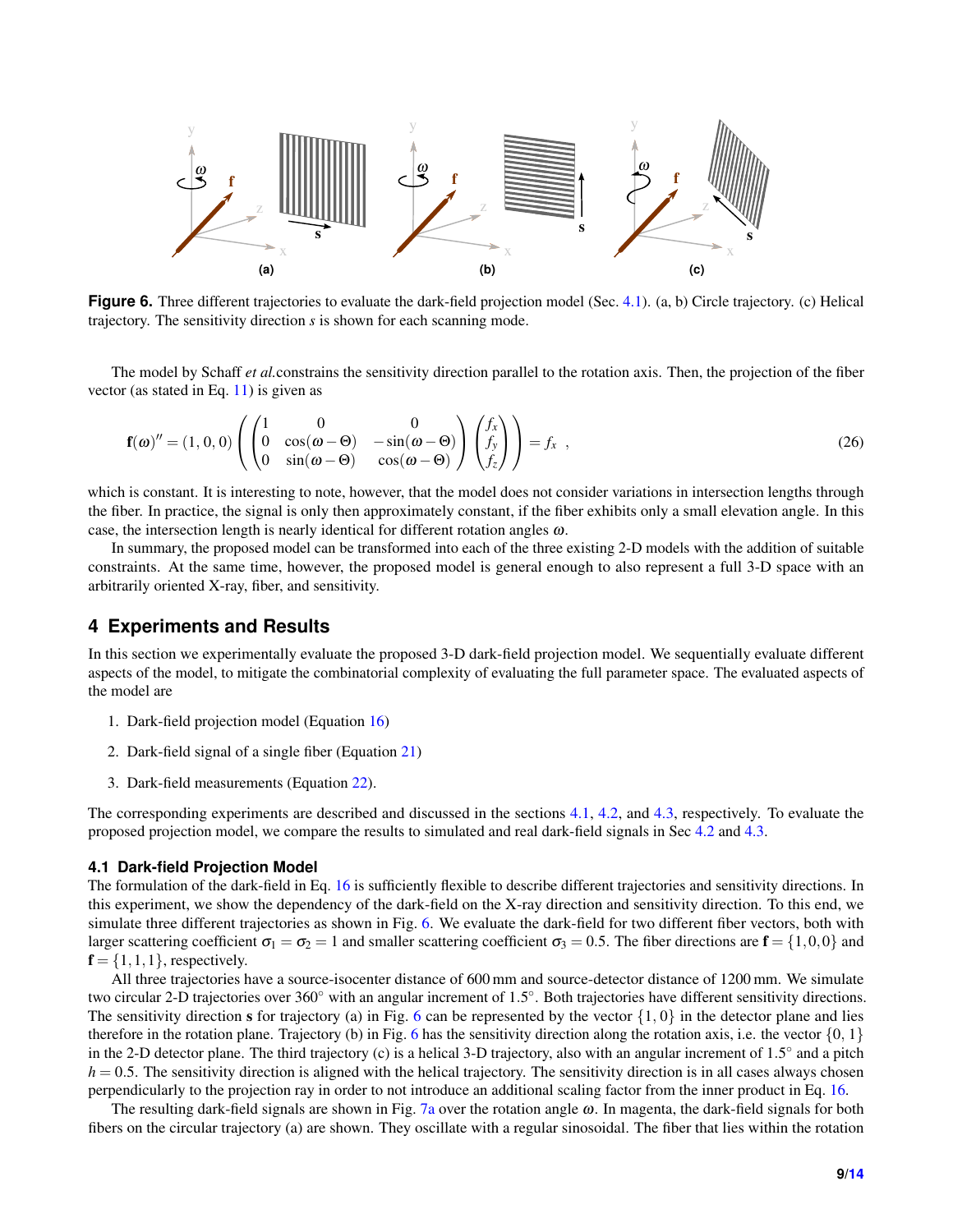<span id="page-9-1"></span>



**(a)** Line plot of dark-field for different trajectories and fiber vectors. The corresponding grating orientations are shown in Fig. [6](#page-8-2) and  $\sigma_1 = 1$ ,  $\sigma_3 = 0.5$ .

<span id="page-9-2"></span>**(b)** Projected vectors shown on the spheroid for the fiber vector  $f = \{1, 1, 1\}$ . Magenta ist the trajectory (a). Light blue shows the signal for trajectory (b).

<span id="page-9-5"></span>**Figure 7.** Projections of the dark-field projection model from Eq. [16](#page-6-1) according to the trajectories in Fig. [6.](#page-8-2)

<span id="page-9-4"></span><span id="page-9-3"></span>

**Figure 8.** Dark-field signals (Eq. [21\)](#page-7-2) for the rotation of a fiber in the three planes spanned by the axes of the coordinate system. (a) generated signal with the proposed model. (b) wavefront simulations.

plane (magenta, dotted line) reaches the minimum and maximum theoretically possible dark-field values. The elevated fiber (magenta, solid line) creates an overall stronger signal that, due to the elevation, never reaches the minimum. This is also illustrated in the example scattering spheroid in Fig. [7b.](#page-9-2) Here, the magenta circumference indicates the measured scatter intersection for trajectory (a) for the elevated fiber vector  $f = \{1, 1, 1\}$ .

For the second 2-D trajectory (b), the sensitivity direction is aligned with the rotation axis. As shown in the light blue lines in Fig. [7a,](#page-9-1) this results in a constant signal for both fiber directions. In this case, the elevated fiber  $f = \{1, 1, 1\}$  (solid, light blue) creates a weaker signal. The scattering strength of the elevated fiber is shown as a light blue dot on the spheroid in Fig. [7b.](#page-9-2)

The most complex trajectory is the helical 3-D trajectory (trajectory (c) in Fog. [6\)](#page-8-2). The dark-field signals for both fibers are shown in black in Fig. [7a.](#page-9-1) Due to the constant change in angle between the fiber and the sensitivity direction, the signal change is not symmetric over the 360°. While this observation holds for both fibers, it is more pronounced for fiber vector  $f = \{1, 1, 1\}$ (solid black line).

The experiments demonstrate how the dark-field signal depends on the X-ray direction and the sensitivity direction. Furthermore, the experiment also shows that the dark-field signal behaves differently for 2-D and 3-D trajectories. These differences in the predicted signals demonstrate the need of a 3-D projection model for performing a true 3-D reconstruction.

## <span id="page-9-0"></span>**4.2 Dark-field Signal of a Single Fiber**

To verify the proposed dark-field signal for a complete fiber (Eq. [21\)](#page-7-2), we compare it to numerical simulations. We simulate the dark-field with a simulation framework for coherent X-ray imaging (CXI) from Ritter *et al.*[39](#page-13-7). The setup parameters for the simulation are chosen as follows The  $G_1$  is placed at 0.01 m, with a period of  $4.37 \times 10^{-6}$  m, a height of  $5 \times 10^{-6}$  m and a duty-cycle of 0.5. The  $G_2$  is placed at 0.17 m, with a period of  $2.4 \times 10^{-6}$  m, a height of 300 × 10<sup>-6</sup> m and a duty-cycle of 0.5. Both gratings are simulated as gold. The detector is positioned immediately behind *G*2. The size of the focal spot is set to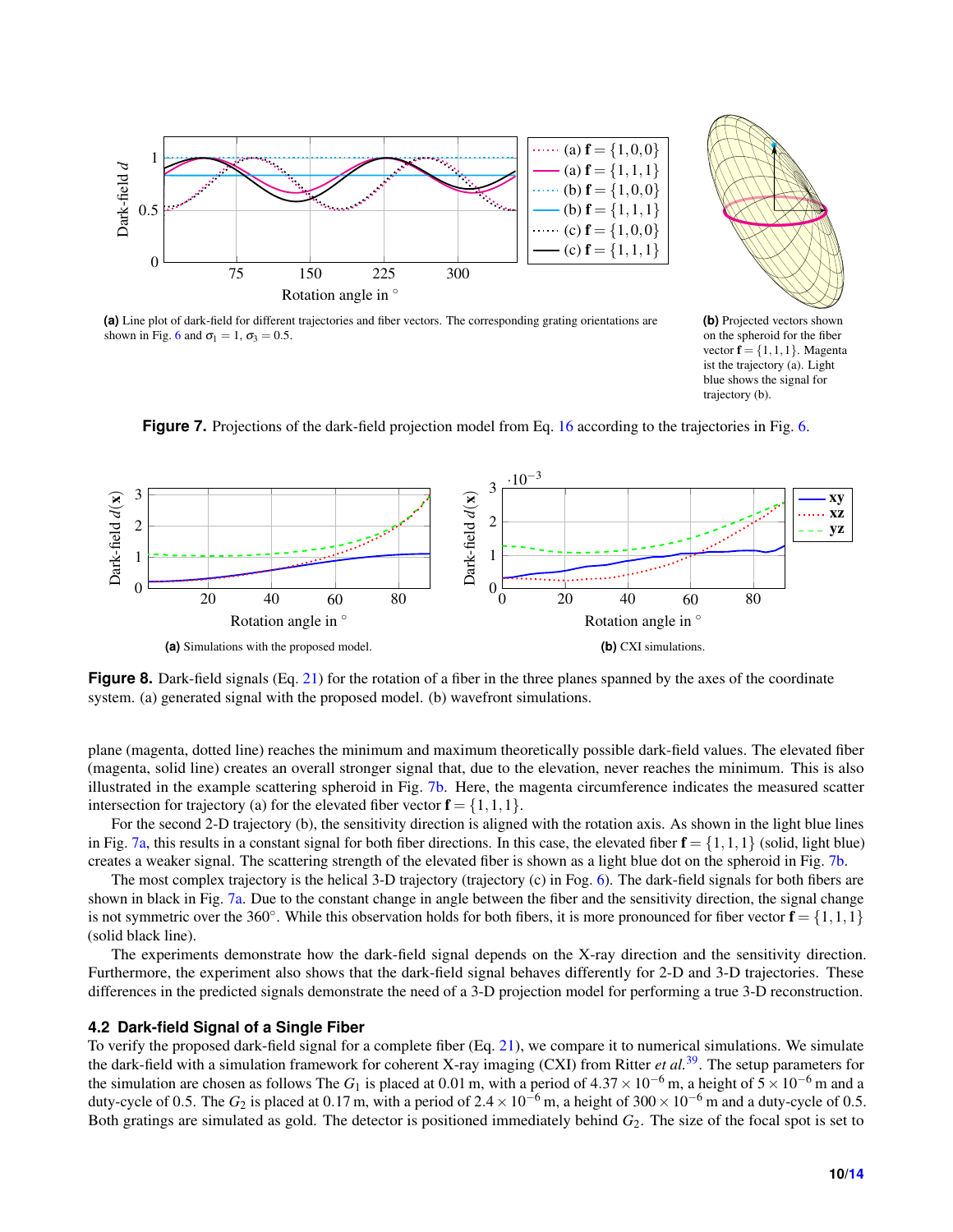<span id="page-10-2"></span>

**Figure 9.** Carbon-rods at different elevation angles. First projection image with a windowing between −0.31 and +1.0. For the measured dark-field signal we used the central pixels of the rod along the yellow, dashed line.

10 µm, and the pixel width is set to 50 µm. The design energy of the system is 25 keV. The simulated object is a teflon fiber (PTFE) with a radius of 1.79  $\mu$ m and a length of 15  $\mu$ m.

We set the fiber parameters in the model to the eigenvalues  $\sigma_1 = 1.5$  and  $\sigma_2 = 0.3$ , which correspond to the teflon fiber parameters.

The negative logarithm of the simulated signal is shown in Fig. [8.](#page-9-3) Figure [8a](#page-9-4) shows the result with our model, while Fig. [8b](#page-9-5) shows the result from the CXI simulations. The dark-field signals are shown in the three planes spanned by the coordinate system, namely xy-, xz-, and yz-plane. Overall, the proposed model and the wavefront simulations agree very well. The different magnitude between the two signals simulations, are due to the range chosen parameter spaces for the experiments.

The signal in the xy-plane (blue, solid line) changes only slightly in both simulations. In this plane, the change between the larger and the smaller scatter eigenvalues is observed. While our model leads to a distinct sinusoidal change (Fig. [8a\)](#page-9-4), it is more noisy for the CXI simulation (Fig. [8b\)](#page-9-5) due to numerical instabilities.

The dark-field signal in the xz- and yz-plane (red and green lines, respectively) increases with the rotation angle  $\omega$ , i.e., with increasing inclination of the fiber into the beam direction. Equation [16](#page-6-1) predicts for such an inclination no increase, but instead a constant signal. However, the reason for the increasing signal lies in the increased intersection length of the ray through the fiber, as denoted in Eq. [21.](#page-7-2) It is also interesting to note that this increase is even stronger than the difference of the scatter eigenvalues. The green signal that shows the yz-plane is affected by both effects, the scattering eigenvalues and intersection length through the fiber. Overall, the wavefront simulations and the predicted values of the proposed model agree very well.

## <span id="page-10-1"></span>**4.3 Dark-field Measurements**

We show that the proposed complete projection model (Eq. [22\)](#page-7-3) also agrees with experimentally obtained dark-field measurements. The real data consists of a carbon fiber reinforced polymer rod with a diameter of 4 mm. The fiber was measured at five different tilting (elevation) angles, namely 10, 20, 30, 40, and 50◦ . A projection image at each angle is shown in Fig. [9.](#page-10-2) For each tilting angle, 100 projection images are taken over a rotation of 180° at 40 kVp and 40 mA. The measurements were performed with a Siemens MEGALIX CAT Plus 125/40/90-125GW medical X-ray tube using a tungsten anode. The used X-ray flat panel detector was a PerkinElmer Dexela 1512 with 74.8  $\mu$ m pixel pitch, running in  $2 \times 2$  binning mode for processing a faster read-out resulting in a 150 µm pixel pitch. For each projection 30 phase-steps with 0.1 s acquisition time were used. The gratings have a period of 24.39  $\mu$ m for G<sub>0</sub>, 2.18  $\mu$ m for G<sub>1</sub>, and 2.4  $\mu$ m for G<sub>2</sub>. The setup is 1.854 m long, with a  $G_0 - G_1$  distance of 1473 mm, a  $G_1 - G_2$  distance of 142 mm, and a  $G_0 -$  object distance of 1118 mm. The dark-field is given as  $-\log(V/V_{\text{ref}})$ . For the extracted dark-field signal we used the central pixels of the rod along the yellow, dashed line in Fig. [9.](#page-10-2)

To simulate the dark-field of the carbon rod, we have to estimate the corresponding parameters. We simulated the dark-field signal of the rod with a diameter of 40 pixel and used scatter parameters  $\sigma_1 = 1.4$  and  $\sigma_3 = 1$ . However, since the real measurements bring along a lot of other unknown parameters, such as the number of fibers within the rod, the dark-field values are not quantitatively comparable.

<span id="page-10-0"></span>Figure [10](#page-11-4) shows the dark-field signal of the fiber over 180° around the *y*-axis for different elevation angles, where an elevation angle of  $0^{\circ}$  represents a fiber that is aligned with the rotation axis. The sensitivity direction is aligned with the rotation plane. Figure [10a](#page-11-5) shows the dark-field simulations, while Fig. [10b](#page-11-6) shows the real dark-field measurements. Please note, that the rod were not aligned perfectly parallel to the detector plane on the beginning, which leads to shift in the rotation angle. The simulations are in very good agreement with the real dataset. In both cases, the signal fluctuation increases with increasing tilting angle of the fiber. The influence of the path length of the projection ray through the object can be seen in the non-regular fluctuation along the rotation angles. As a sidenote, the noise in the plot showing the real data corresponds to the overall noise level of the setup. This can be observed in Fig. [9](#page-10-2) in the image background.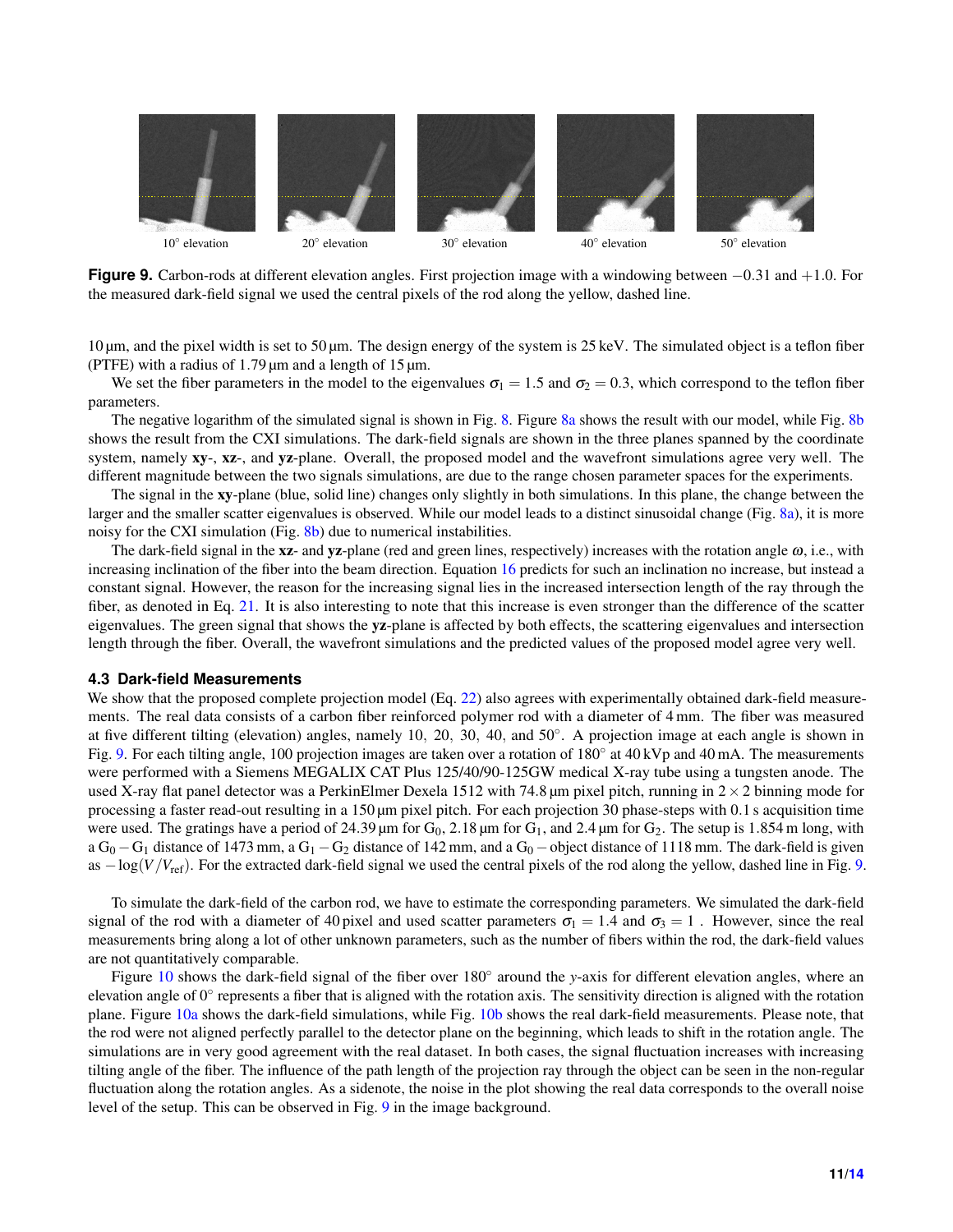<span id="page-11-5"></span><span id="page-11-4"></span>

**(a)** Simulations with the proposed model. The trajectory consists of 200 projections over 180°. (b) Real measurements of carbon-rods. 100 projections over 180°.)

<span id="page-11-6"></span>**Figure 10.** Dark-field signal of carbon-rods with a diameter of 4 mm.

# **5 Conclusions and Outlook**

In this paper, we propose a X-ray dark-field imaging projection model. It explicitly calculates structural quantities in 3-D using the direction of the fiber, the ray direction and the sensitivity direction. To our knowledge, this is the first true 3-D dark-field model.

We believe that this model is a powerful tool for further development of X-ray dark-field imaging. In contrast to existing (2-D) projection models, where the imaging trajectory is pre-defined, our model allows to image arbitrary 3-D trajectories, like for example a helical trajectory. The proposed model is very general, but by addition of suitable constraints it can be curbed to any of the existing 2-D models. We evaluated the consistency of the model with itself, with a wave-front simulation, and with experimental dark-field measurements. In future work, we will investigate an algorithm for X-ray dark-field reconstruction that can make full use of 3-D trajectories.

# **Acknowledgements**

The authors acknowledge funding from the German Research Foundation (DFG). Project DFG GZ: AN 257/21-1 | MA 4898/6-1. L.F and V.L are supported by the International Max Planck Research School for Optics and Imaging.

# **Author Contributions Statement**

S.H. and A.M. conceived the model. S.H. developed the initial theoretical framework. L.F. and C.R. expanded the theoretical framework. L.F. performed the experiments and analyzed the data. J.B. carried out the wavefront simulations. V.L. and G.A. performed the real data measurements. L.F., S.H., and C.R. wrote the paper with input from all authors.

# **Additional Information**

Competing interests. The authors declare no competing interests.

# **References**

- <span id="page-11-0"></span>1. Pfeiffer, F. *et al.* Hard-X-ray dark-field imaging using a grating interferometer. *Nature Materials* 7, 134–137 (2008).
- <span id="page-11-3"></span>2. Wen, H., Bennett, E. E., Hegedus, M. M. & Rapacchi, S. Fourier X-ray scattering radiography yields bone structural information. *Radiology* 251, 910–918 (2009).
- <span id="page-11-1"></span>3. Revol, V. *et al.* Laminate fibre structure characterisation by orientation-selective X-ray grating interferometry. In *Proceedings of the 5th Conference on Industrial Computed Tomography*, 45–51 (2014).
- <span id="page-11-2"></span>4. Weber, T. *et al.* Investigation of the signature of lung tissue in X-ray grating-based phase-contrast imaging. *arXiv preprint arXiv:1212.5031* (2012).
- 5. Yaroshenko, A. *et al.* Visualization of neonatal lung injury associated with mechanical ventilation using X-ray dark-field radiography. *Scientific Reports* 6, 24269 (2016).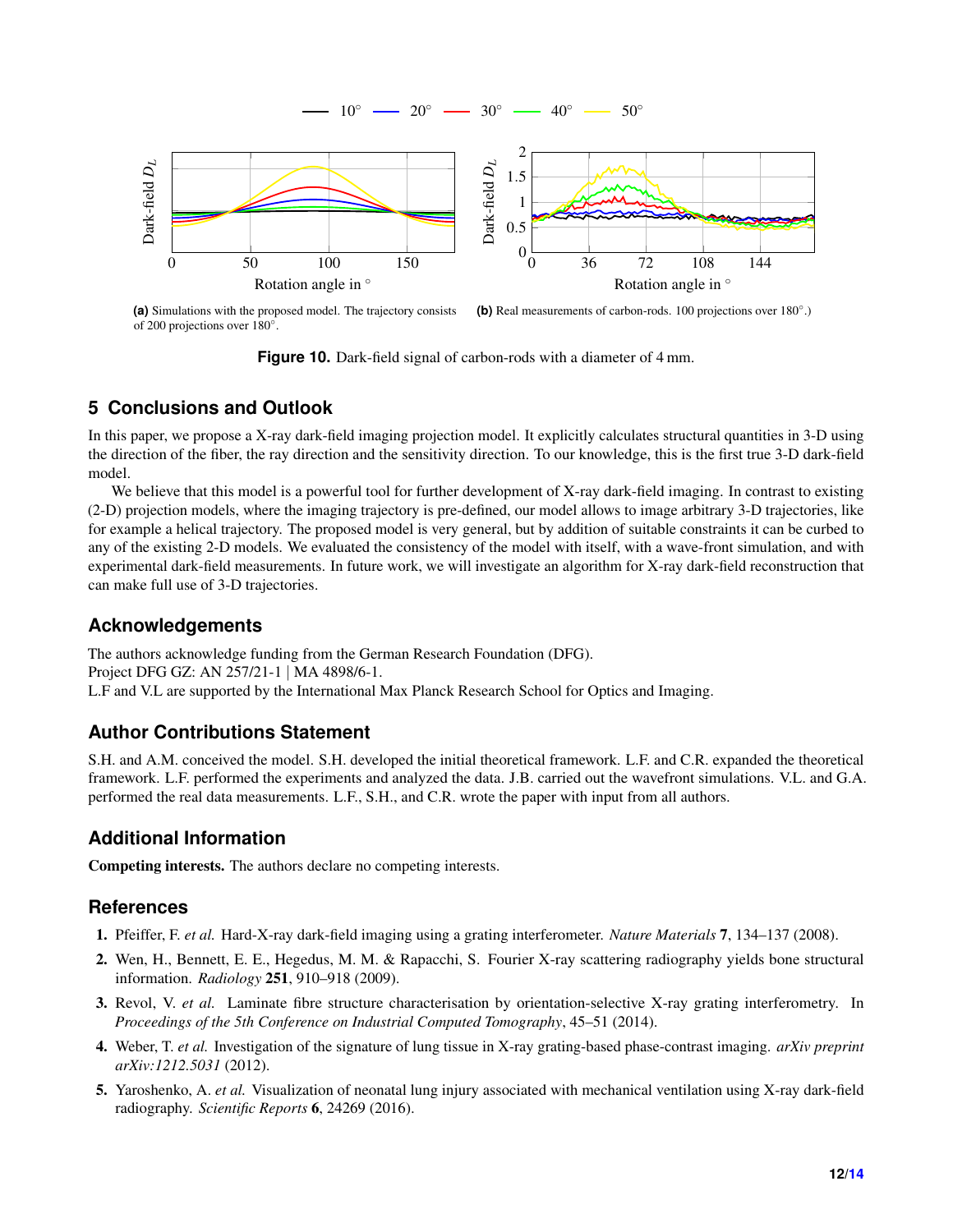- 6. Hellbach, K. *et al.* In vivo dark-field radiography for early diagnosis and staging of pulmonary emphysema. *Investigative Radiology* 50, 430–435 (2015).
- <span id="page-12-0"></span>7. Hellbach, K. *et al.* Depiction of pneumothoraces in a large animal model using X-ray dark-field radiography. *Scientific Reports* 8, 2602 (2018).
- <span id="page-12-1"></span>8. Scherer, K. *et al.* X-ray dark-field radiography-in-vivo diagnosis of lung cancer in mice. *Scientific Reports* 7, 402 (2017).
- <span id="page-12-2"></span>9. Michel, T. *et al.* On a dark-field signal generated by micrometer-sized calcifications in phase-contrast mammography. *Physics in Medicine & Biology* 58, 2713 (2013).
- <span id="page-12-3"></span>10. Scherer, K. *et al.* Non-invasive differentiation of kidney stone types using X-ray dark-field radiography. *Scientific Reports* 5, 9527 (2015).
- <span id="page-12-4"></span>11. Hauke, C. *et al.* Hairline fracture detection using talbot-lau X-ray imaging. In *Medical Imaging 2018: Physics of Medical Imaging*, vol. 10573, 105734F (International Society for Optics and Photonics, 2018).
- <span id="page-12-5"></span>12. Wieczorek, M. *et al.* Brain connectivity exposed by anisotropic X-ray dark-field tomography. *Scientific reports* 8 (2018).
- <span id="page-12-6"></span>13. Reza, S. *et al.* Investigation on the directional dark-field signals from paperboards using a grating interferometer. *Journal of Instrumentation* 9, C04032 (2014).
- 14. Ludwig, V. *et al.* Non-destructive testing of archaeological findings by grating-based X-ray phase-contrast and dark-field imaging. *Journal of Imaging* 4, 58 (2018).
- 15. Yang, F. *et al.* Dark-field X-ray imaging of unsaturated water transport in porous materials. *Applied Physics Letters* 105, 154105 (2014).
- <span id="page-12-7"></span>16. Prade, F. *et al.* Nondestructive characterization of fiber orientation in short fiber reinforced polymer composites with X-ray vector radiography. *NDT & E International* 86, 65–72 (2017).
- <span id="page-12-8"></span>17. Koenig, T. *et al.* On the origin and nature of the grating interferometric dark-field contrast obtained with low-brilliance X-ray sources. *Physics in Medicine & Biology* 61, 3427 (2016).
- <span id="page-12-9"></span>18. Yashiro, W., Terui, Y., Kawabata, K. & Momose, A. On the origin of visibility contrast in X-ray talbot interferometry. *Optics Express* 18, 16890–16901 (2010).
- <span id="page-12-10"></span>19. Revol, V. *et al.* Sub-pixel porosity revealed by X-ray scatter dark field imaging. *Journal of Applied Physics* 110, 044912 (2011).
- <span id="page-12-11"></span>20. Bayer, F. *et al.* Projection angle dependence in grating-based X-ray dark-field imaging of ordered structures. *Optics Express* 21, 19922–19933 (2013).
- <span id="page-12-12"></span>21. Jensen, T. H. *et al.* Directional X-ray dark-field imaging of strongly ordered systems. *Physical Review B* 82, 214103 (2010).
- <span id="page-12-13"></span>22. Revol, V., Kottler, C., Kaufmann, R., Neels, A. & Dommann, A. Orientation-selective X-ray dark field imaging of ordered systems. *Journal of Applied Physics* 112, 114903 (2012).
- <span id="page-12-14"></span>23. Bayer, F. L. *et al.* Reconstruction of scalar and vectorial components in X-ray dark-field tomography. *Proceedings of the National Academy of Sciences of the United States of America* 111, 12699–12704 (2014).
- <span id="page-12-20"></span>24. Hu, S. *et al.* 3-D tensor reconstruction in X-ray dark-field tomography — the first phantom result. In *Bildverarbeitung für die Medizin*, 492–497 (2015).
- <span id="page-12-21"></span>25. Malecki, A. *et al.* X-ray tensor tomography. *Europhysics Letters* 105, 38002 (2014).
- <span id="page-12-22"></span>26. Vogel, J. *et al.* Constrained X-ray tensor tomography reconstruction. *Optics Express* 23, 15134–15151 (2015).
- <span id="page-12-19"></span>27. Wieczorek, M., Jud, C., Schaff, F., Pfeiffer, F. & Lasser, T. X-ray tensor tomography - a linear system approach to reconstruction. In *Proceedings of the 4th International Meeting on image formation in X-ray CT*, 25–8 (2016).
- <span id="page-12-15"></span>28. Schaff, F., Prade, F., Sharma, Y., Bech, M. & Pfeiffer, F. Non-iterative directional dark-field tomography. *Scientific Reports* 7, 3307 (2017).
- <span id="page-12-16"></span>29. Pfeiffer, F., Weitkamp, T., Bunk, O. & David, C. Phase retrieval and differential phase-contrast imaging with low-brilliance X-ray sources. *Nature Physics* 2, 258–261 (2006).
- <span id="page-12-17"></span>30. Weitkamp, T., David, C., Kottler, C., Bunk, O. & Pfeiffer, F. Tomography with grating interferometers at low-brilliance sources. In *Proceedings of the SPIE — Developments in X-ray Tomography*, vol. 6318, 63180S–1 (2006).
- <span id="page-12-18"></span>31. Takeda, M., Ina, H. & Kobayashi, S. Fourier-transform method of fringe-pattern analysis for computer-based topography and interferometry. *Journal of the Optical Society of America A* 72, 156–160 (1982).